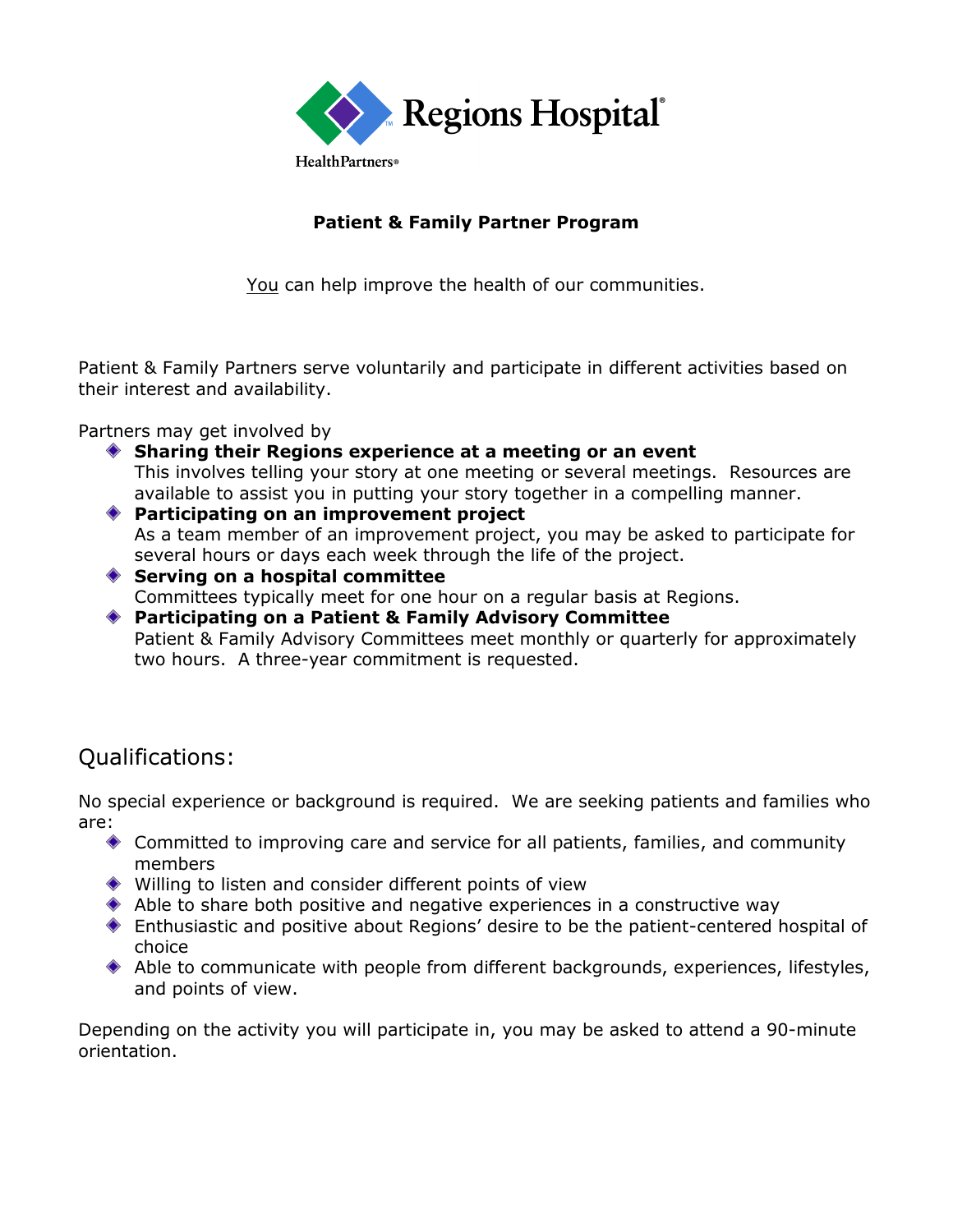# How do I know I am ready to be a Patient & Family Partner?

The statements below can help you determine if you are ready to be a Partner. If you do not agree with all of them, it does not mean that you cannot be a Partner, but they may be things you need to consider more carefully.

I am ready to be a Patient & Family Partner when:

- I am willing to talk about the positive and negative care experience I had as a patient or family member of a patient.
- If I had any negative experiences, I am coping well and am ready to respectfully share my ideas about how things could have gone differently.
- I am ready to speak up and share suggestions and potential solutions to help improve hospital care of other patients and family members.
- I am willing to think beyond my own personal experiences.
- $\bullet$  I can bring a positive attitude to discussions.
- I can listen to and think about what others say, even when I disagree.
- I am willing to keep any information I may hear as a Partner private and confidential.
- $\bullet$  I enjoy working with people who are different from me.
- I am willing to learn how to best serve as a Partner.
- ◆ I have time in my schedule to be a Partner.

You will be contacted with next steps once your application is submitted. If you have any questions or comments, please feel free to contact Dianne O'Konski at (651) 254-2849 or via email at [Dianne.E.Okonski@HealthPartners.com.](mailto:Dianne.E.Okonski@HealthPartners.com)

**THANK YOU** for your interest in the Patient & Family Partner program. Together we will improve quality, safety, and the patient experience.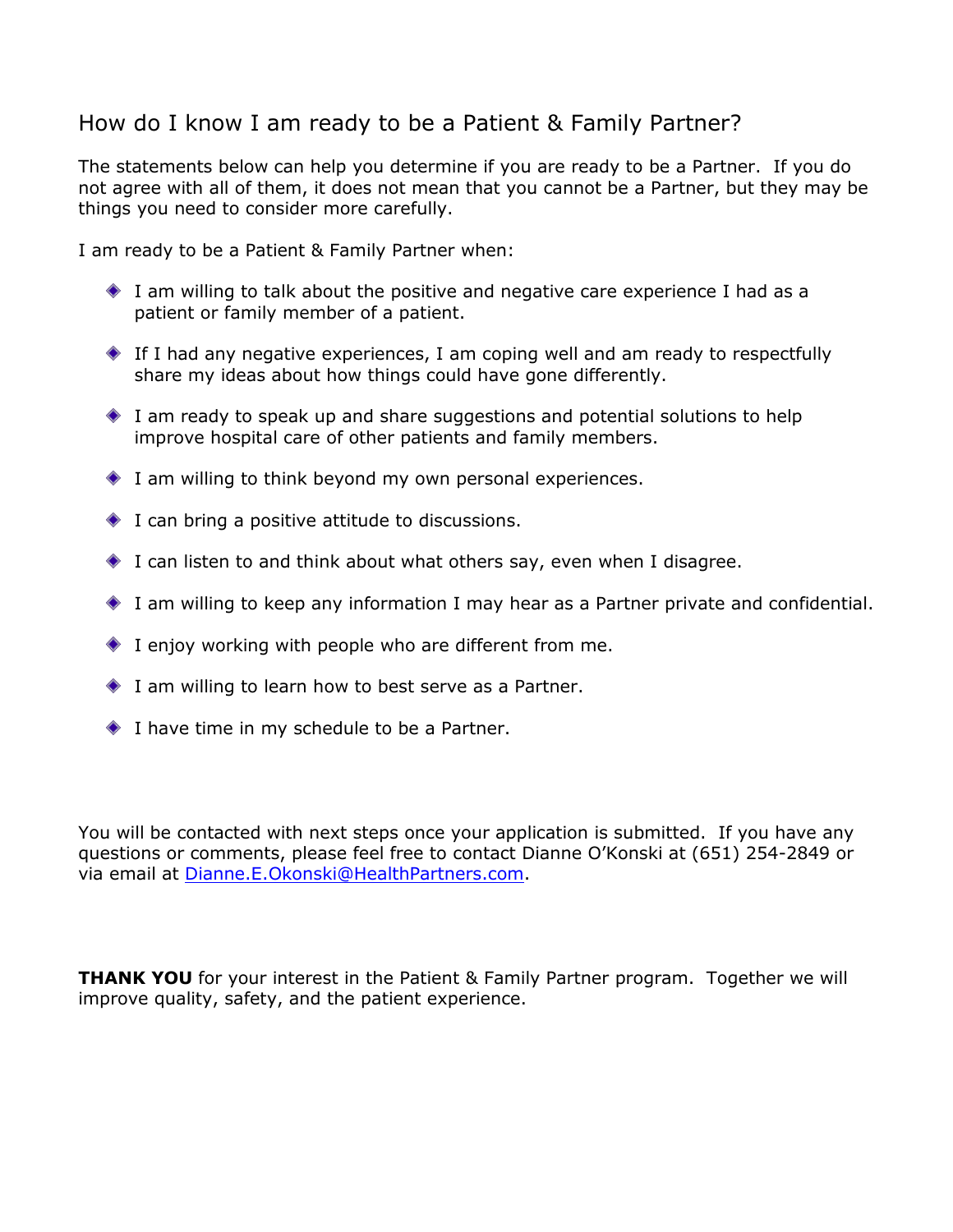

#### **PATIENT & FAMILY PARTNER APPLICATION**

| Are you over the age of 18? (Consent form required if under the age of 18) Yes No |  |  |
|-----------------------------------------------------------------------------------|--|--|
|                                                                                   |  |  |
| Regions Hospital Patient $\Box$ Family Member of a Patient                        |  |  |
|                                                                                   |  |  |
|                                                                                   |  |  |
|                                                                                   |  |  |
| Serving on the Patient & Family Advisory Council:                                 |  |  |
| ______ Regions Hospital ___________ Mental Health<br><b>Birth Center</b>          |  |  |
|                                                                                   |  |  |
| Was your care experience with Regions Hospital within the last 2 years?           |  |  |
|                                                                                   |  |  |

#### **We want to know more about you. Please answer the following questions**:

Why do you want to participate as a patient & family partner?